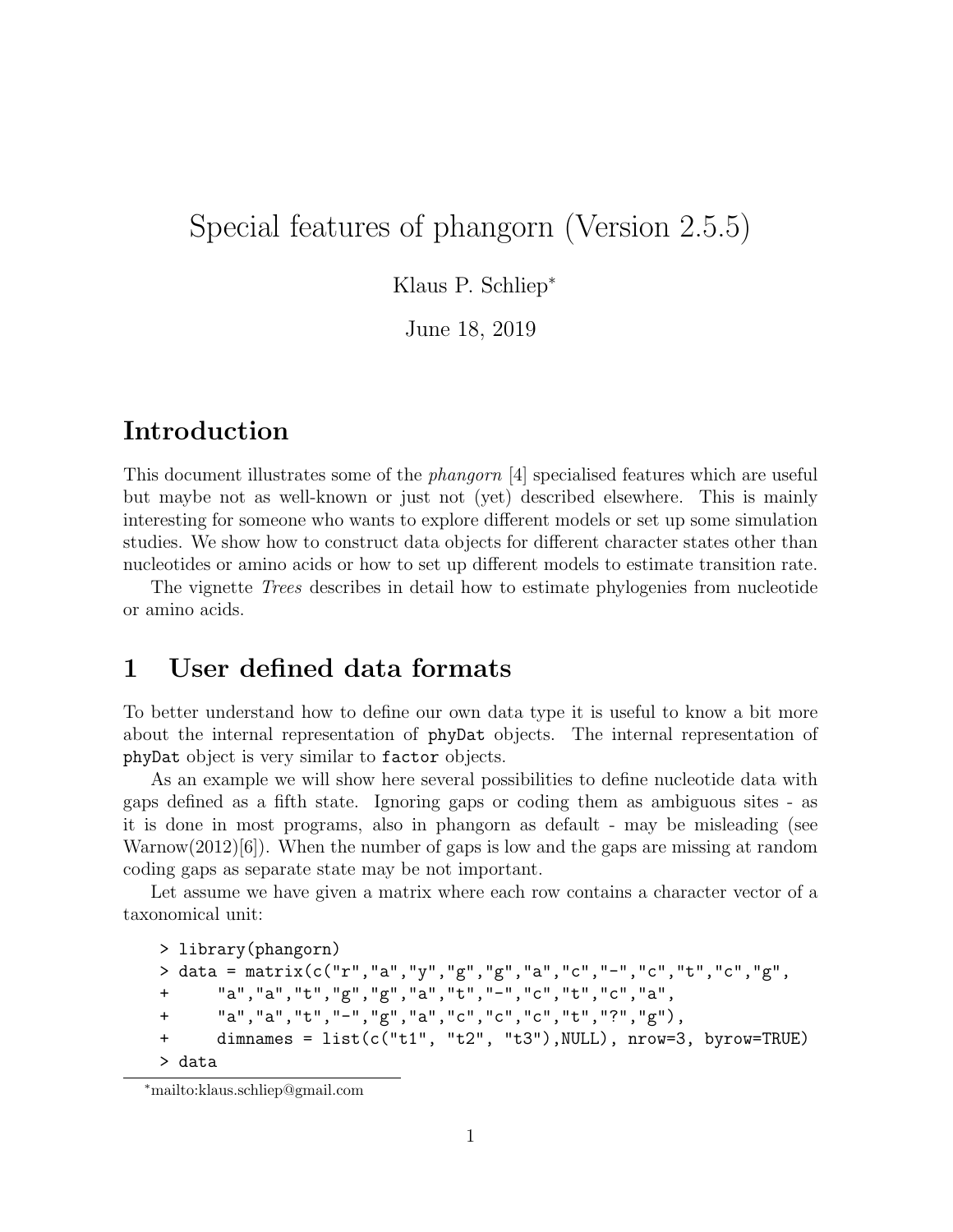|  |  |  |  |  | $[1,1]$ $[1,2]$ $[1,3]$ $[1,4]$ $[1,5]$ $[1,6]$ $[1,7]$ $[1,8]$ $[1,9]$ $[1,10]$ $[1,11]$ $[1,12]$ |  |
|--|--|--|--|--|----------------------------------------------------------------------------------------------------|--|
|  |  |  |  |  | t1 "r" "a" "y" "g" "g" "a" "c" "-" "c" "t" "c" "g"                                                 |  |
|  |  |  |  |  | t2 "a" "a" "t" "g" "g" "a" "t" "-" "c" "t" "c" "a"                                                 |  |
|  |  |  |  |  | t3 "a" "a" "t" "-" "g" "a" "c" "c" "c" "t" "?" "g"                                                 |  |

Normally we would transform this matrix into an phyDat object and gaps are handled as ambiguous character like "?".

```
> gapsdata1 = phyDat(data)
> gapsdata1
3 sequences with 12 character and 11 different site patterns.
The states are a c g t
```
Now we will define a "USER" defined object and have to supply a vector levels of the character states for the new data, in our case the for nucleotide states and the gap. Additional we can define ambiguous states which can be any of the states.

```
> gapsdata2 = phyDat(data, type="USER", levels=c("a","c","g","t","-"),
+ ambiguity = c("?", "n"))
> gapsdata2
3 sequences with 10 character and 9 different site patterns.
The states are a c g t -
```
This is not yet what we wanted as two sites of our alignment, which contain the ambiguous characters "r" and "y", got deleted. To define ambiguous characters like "r" and "y" explicitly we have to supply a contrast matrix similar to contrasts for factors.

```
> contrast = matrix(data = c(1,0,0,0,0,0)+ 0,1,0,0,0,
+ 0,0,1,0,0,
+ 0,0,0,1,0,
+ 1,0,1,0,0,
+ 0,1,0,1,0,
+ 0,0,0,0,1,
+ 1,1,1,1,0,
+ 1,1,1,1,1),
+ ncol = 5, byrow = TRUE)
> dimnames(contrast) = list(c("a","c","g","t","r","y","-","n","?"),
+ c("a", "c", "g", "t", "-"))
> contrast
 a c g t -a 1 0 0 0 0
c 0 1 0 0 0
```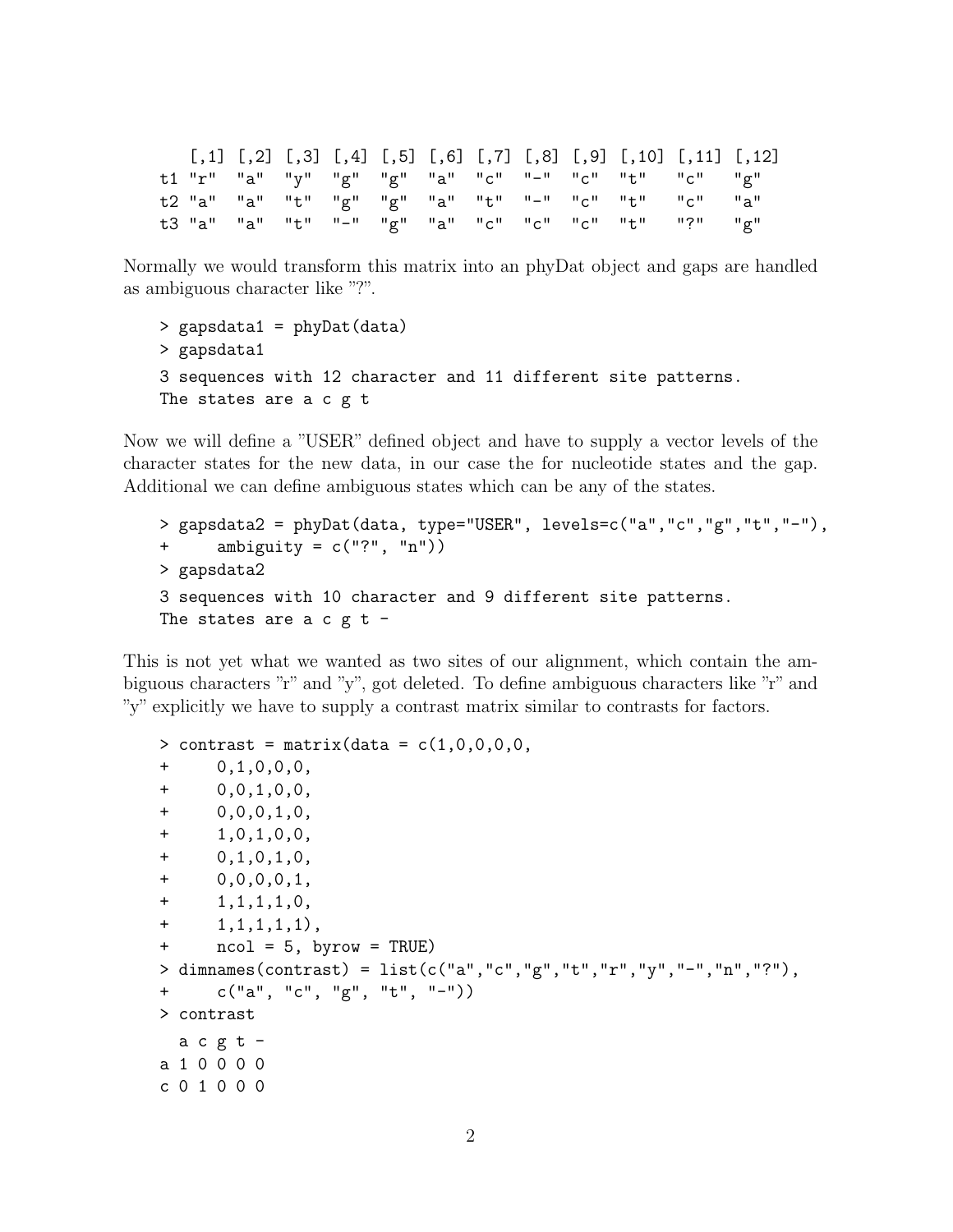```
g 0 0 1 0 0
t 0 0 0 1 0
r 1 0 1 0 0
y 0 1 0 1 0
- 0 0 0 0 1
n 1 1 1 1 0
? 1 1 1 1 1
> gapsdata3 = phyDat(data, type="USER", contrast=contrast)
> gapsdata3
3 sequences with 12 character and 11 different site patterns.
The states are a c g t -
```
Here we defined "n" as a state which can be any nucleotide but not a gap "-" and "?" can be any state including a gap.

These data can be used in all functions available in *phangorn* to compute distance matrices or perform parsimony and maximum likelihood analysis.

### 2 Markov models of character evolution

To model nucleotide substitutions across the edges of a tree T we can assign a transition matrix. In the case of nucleotides, with four character states, each  $4 \times 4$  transition matrix has, at most, 12 free parameters.

Time-reversible Markov models are used to describe how characters change over time, and use fewer parameters. Time-reversible means that these models need not be directed in time, and the Markov property states that these models depend only on the current state. These models are used in analysis of phylogenies using maximum likelihood and MCMC, computing pairwise distances, as well in simulating sequence evolution.

We will now describe the General Time-Reversible (GTR) model [5]. The parameters of the GTR model are the equilibrium frequencies  $\pi = (\pi_A, \pi_C, \pi_G, \pi_T)$  and a rate matrix Q which has the form

$$
Q = \begin{pmatrix} * & \alpha \pi_C & \beta \pi_G & \gamma \pi_T \\ \alpha \pi_A & * & \delta \pi_G & \epsilon \pi_T \\ \beta \pi_A & \delta \pi_C & * & \eta \pi_T \\ \gamma \pi_A & \epsilon \pi_C & \eta \pi_G & * \end{pmatrix} \tag{1}
$$

where we need to assign 6 paramters  $\alpha, \ldots, \eta$ . The elements on the diagonal are chosen so that the rows sum to zero. The Jukes-Cantor (JC) [1] model can be derived as special case from the GTR model, for equal equilibrium frequencies  $\pi_A = \pi_C = \pi_G = \pi_T = 0.25$ and equal rates set to  $\alpha = \beta = \gamma = \delta = \eta$ . Table 2 lists all built-in nucleotide models in *phangorn*. The transition probabilities which describe the probabilities of change from character  $i$  to  $j$  in time  $t$ , are given by the corresponding entries of the matrix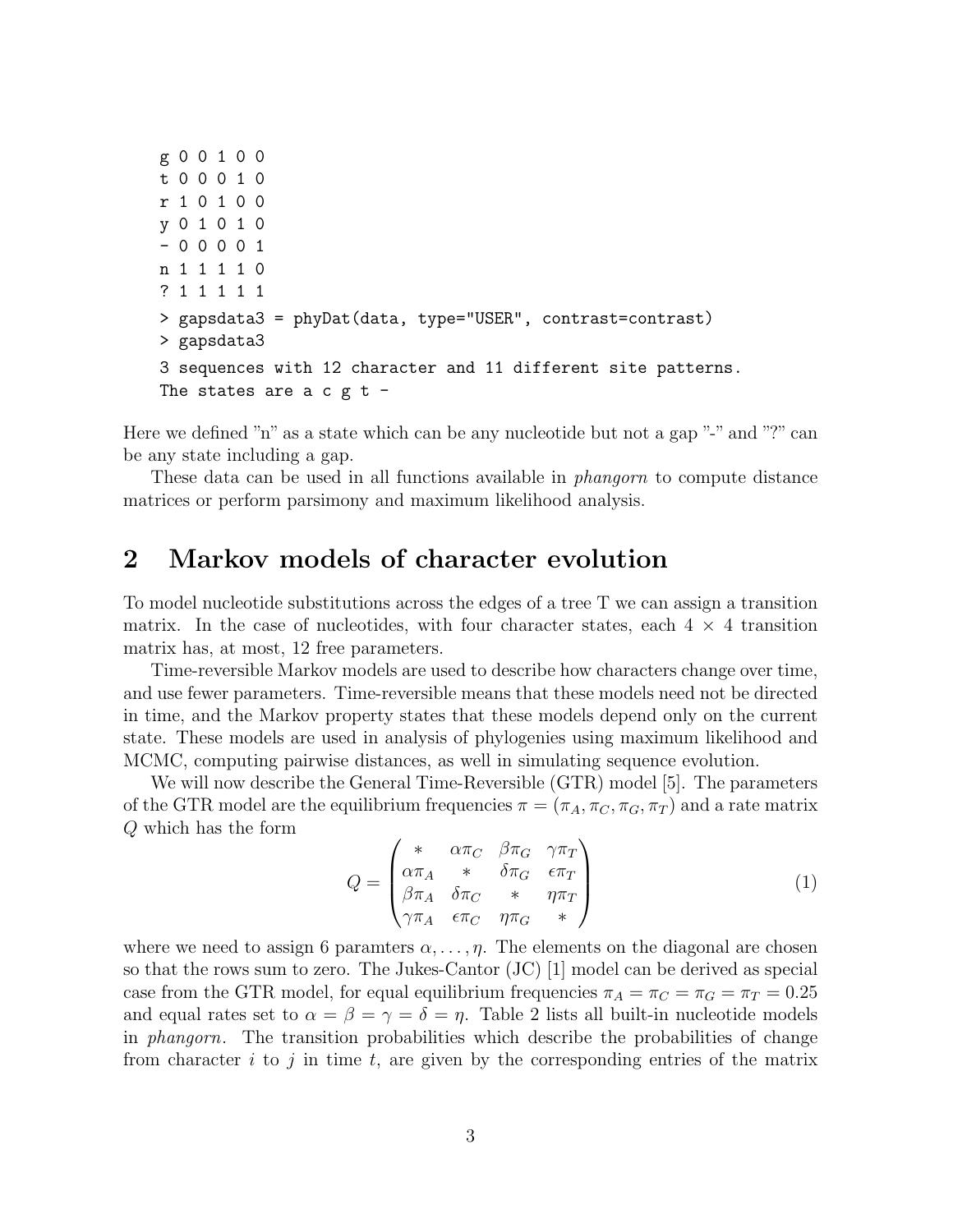exponential

$$
P(t) = (p_{ij}(t)) = e^{Qt}, \qquad \sum_j p_{ij} = 1
$$

where  $P(t)$  is the transition matrix spanning a period of time t.

# 3 Estimation of non-standard transition rate matrices

In the last section 1 we described how to set up user defined data formats. Now we describe how to estimate transition matrices with pml.

Again for nucleotide data the most common models can be called directly in the optim.pml function (e.g. "JC69", "HKY", "GTR" to name a few). Table 2 lists all the available nucleotide models, which can estimated directly in optim.pml. For amino acids several transition matrices are available ("WAG", "JTT", "LG", "Dayhoff", "cpREV", "mtmam", "mtArt", "MtZoa", "mtREV24", "VT","RtREV", "HIVw", "HIVb", "FLU", "Blossum62", "Dayhoff\_DCMut" and "JTT-DCMut") or can be estimated with optim.pml. For example Mathews et al. (2010) [2] used this function to estimate a phytochrome amino acid transition matrix.

We will now show how to estimate a rate matrix with different transition  $(\alpha)$  and transversion ratio ( $\beta$ ) and a fixed rate to the gap state ( $\gamma$ ) - a kind of Kimura twoparameter model (K81) for nucleotide data with gaps as fifth state (see table 1).

a c g t a c β g α β t β α β - γ γ γ γ

Table 1: Rate matrix K to optimise.

If we want to fit a non-standard transition rate matrices, we have to tell optim.pml, which transitions in Q get the same rate. The parameter vector subs accepts a vector of consecutive integers and at least one element has to be zero (these gets the reference rate of 1). Negative values indicate that there is no direct transition is possible and the rate is set to zero.

```
> library(ape)
> tree = unroot(rtree(3))
> fit = pml(tree, gapsdata3)
> fit = optim.pml(fit, optQ=TRUE, subs=c(1,0,1,2,1,0,2,1,2,2),
```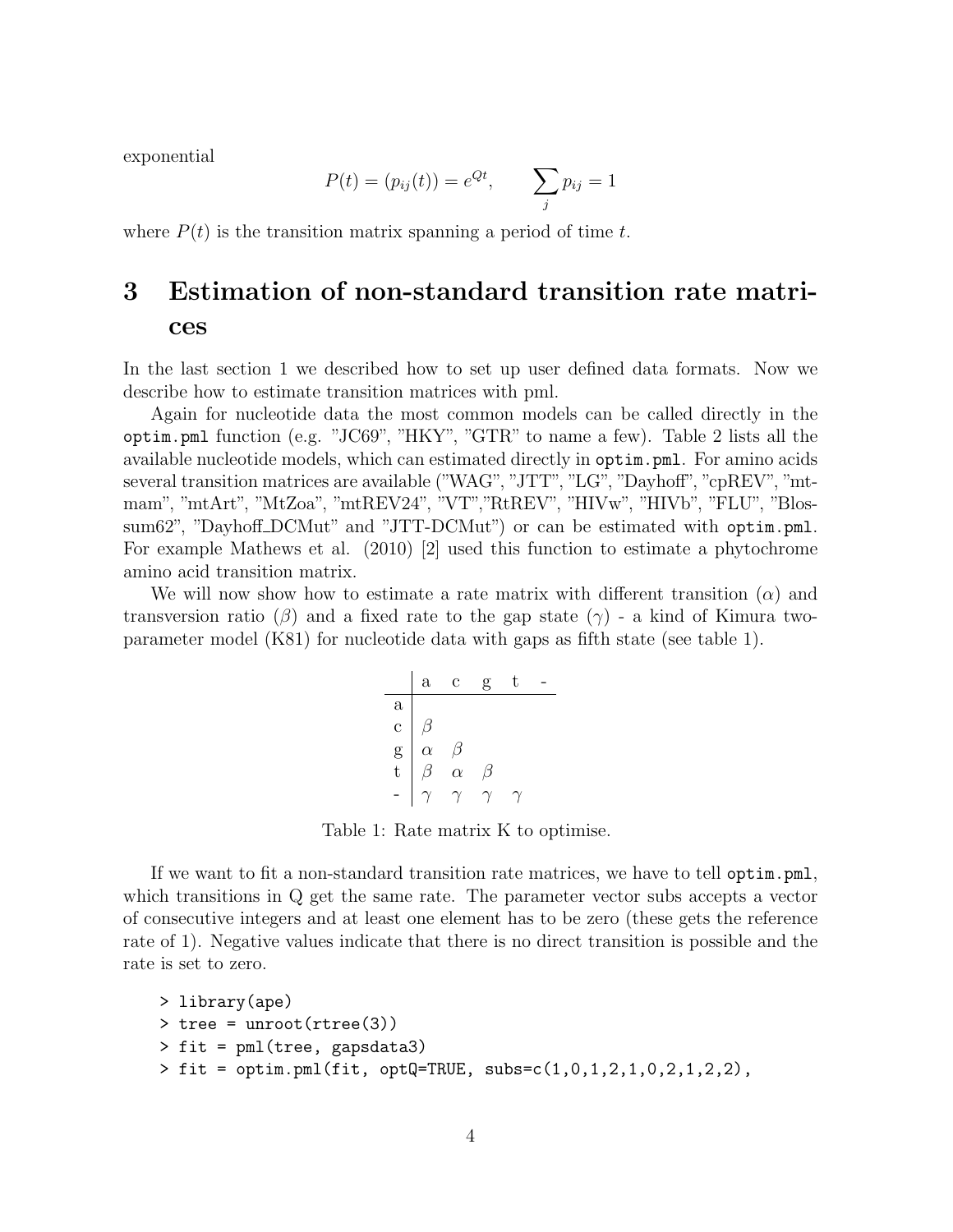```
+ control=pml.control(trace=0))
> fit
 loglikelihood: -33.00773
unconstrained loglikelihood: -28.43259
Rate matrix:
            a c g t -
a 0.000000e+00 2.584351e-06 1.000000e+00 2.584351e-06 0.6911908
c 2.584351e-06 0.000000e+00 2.584351e-06 1.000000e+00 0.6911908
g 1.000000e+00 2.584351e-06 0.000000e+00 2.584351e-06 0.6911908
t 2.584351e-06 1.000000e+00 2.584351e-06 0.000000e+00 0.6911908
- 6.911908e-01 6.911908e-01 6.911908e-01 6.911908e-01 0.0000000
Base frequencies:
0.2 0.2 0.2 0.2 0.2
```
Here are some conventions how the models are estimated:

If a model is supplied the base frequencies bf and rate matrix Q are optimised according to the model (nucleotides) or the adequate rate matrix and frequencies are chosen (for amino acids). If optQ=TRUE and neither a model or subs are supplied than a symmetric (optBf=FALSE) or reversible model (optBf=TRUE, i.e. the GTR for nucleotides) is estimated. This can be slow if the there are many character states, e.g. for amino acids.

#### 4 Codon substitution models

A special case of the transition rates are codon models. *phangorn* now offers the possibility to estimate the  $d_N/d_S$  ratio (sometimes called ka/ks), for an overview see [7]. These functions extend the option to estimates the  $d_N/d_S$  ratio for pairwise sequence comparison as it is available through the function kaks in *seqinr* . The transition rate between between codon  $i$  and  $j$  is defined as follows:

$$
q_{ij} = \begin{cases} 0 & \text{if i and j differ in more than one position} \\ \pi_j & \text{for synonymous transversion} \\ \pi_j \kappa & \text{for synonymous transition} \\ \pi_j \omega & \text{for non-synonymous transversion} \\ \pi_j \omega \kappa & \text{for non synonymous transition} \end{cases}
$$

where  $\omega$  is the  $d_N/d_S$  ratio,  $\kappa$  the transition transversion ratio and  $\pi_j$  is the the equilibrium frequencies of codon j. For  $\omega \sim 1$  the an amino acid change is neutral, for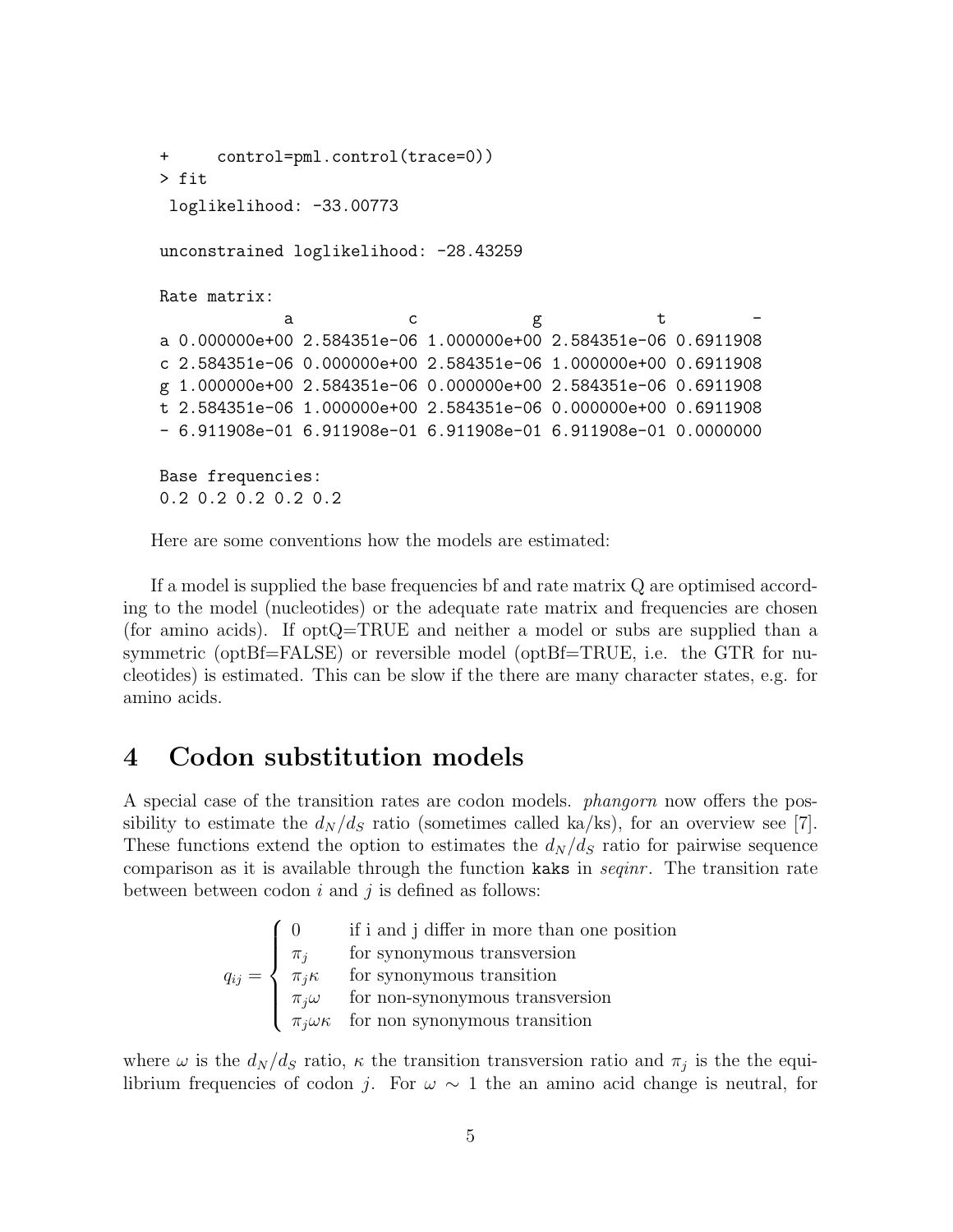| model      | optQ         | optBf        | subs                | df             |
|------------|--------------|--------------|---------------------|----------------|
| JC         | <b>FALSE</b> | <b>FALSE</b> | c(0,0,0,0,0,0)      | $\overline{0}$ |
| F81        | <b>FALSE</b> | TRUE         | c(0,0,0,0,0,0)      | 3              |
| K80        | TRUE         | <b>FALSE</b> | c(0, 1, 0, 0, 1, 0) | 1              |
| <b>HKY</b> | TRUE         | TRUE         | c(0, 1, 0, 0, 1, 0) | 4              |
| TrNe       | TRUE         | <b>FALSE</b> | c(0, 1, 0, 0, 2, 0) | $\overline{2}$ |
| TrN        | TRUE         | TRUE         | c(0, 1, 0, 0, 2, 0) | 5              |
| TPM1       | TRUE         | <b>FALSE</b> | c(0, 1, 2, 2, 1, 0) | $\overline{2}$ |
| K81        | TRUE         | FALSE        | c(0, 1, 2, 2, 1, 0) | $\overline{2}$ |
| TPM1u      | TRUE         | TRUE         | c(0, 1, 2, 2, 1, 0) | 5              |
| TPM2       | TRUE         | FALSE        | c(1, 2, 1, 0, 2, 0) | $\overline{2}$ |
| TPM2u      | TRUE         | TRUE         | c(1, 2, 1, 0, 2, 0) | 5              |
| TPM3       | TRUE         | <b>FALSE</b> | c(1, 2, 0, 1, 2, 0) | $\overline{2}$ |
| TPM3u      | TRUE         | TRUE         | c(1, 2, 0, 1, 2, 0) | 5              |
| TIM1e      | TRUE         | <b>FALSE</b> | c(0, 1, 2, 2, 3, 0) | 3              |
| TIM1       | TRUE         | TRUE         | c(0, 1, 2, 2, 3, 0) | 6              |
| TIM2e      | TRUE         | FALSE        | c(1, 2, 1, 0, 3, 0) | 3              |
| TIM2       | TRUE         | TRUE         | c(1, 2, 1, 0, 3, 0) | 6              |
| TIM3e      | TRUE         | FALSE        | c(1, 2, 0, 1, 3, 0) | 3              |
| TIM3       | TRUE         | TRUE         | c(1, 2, 0, 1, 3, 0) | 6              |
| TVMe       | TRUE         | <b>FALSE</b> | c(1, 2, 3, 4, 2, 0) | 4              |
| TVM        | TRUE         | TRUE         | c(1, 2, 3, 4, 2, 0) | $\overline{7}$ |
| <b>SYM</b> | TRUE         | <b>FALSE</b> | c(1, 2, 3, 4, 5, 0) | 5              |
| <b>GTR</b> | TRUE         | TRUE         | c(1, 2, 3, 4, 5, 0) | 8              |

Table 2: DNA models available in phangorn, how they are defined and number of parameters to estimate. The elements of the vector subs correspond to  $\alpha, \ldots, \eta$  in equation (1)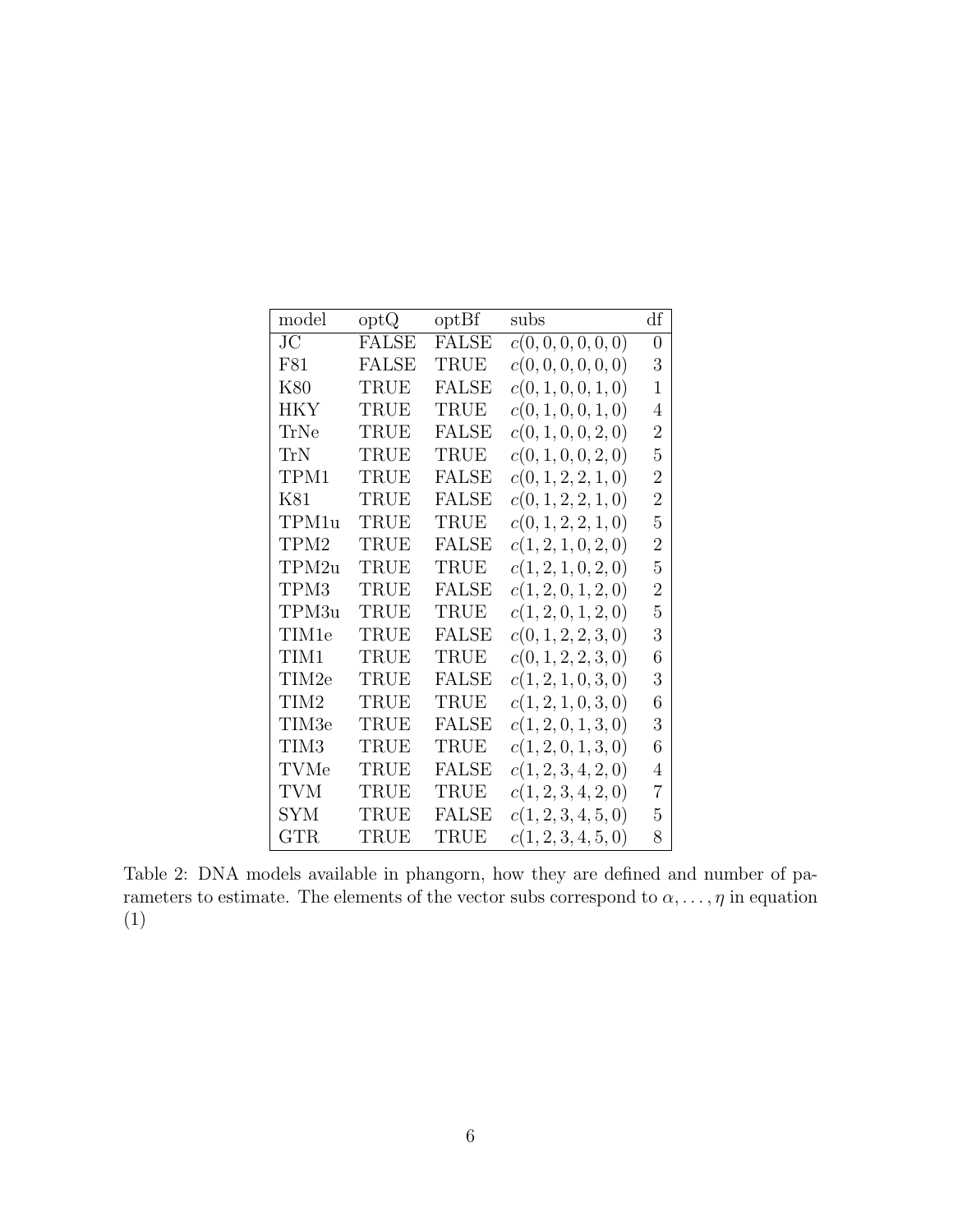$\omega$  < 1 purifying selection and  $\omega$  > 1 positive selection. There are four models available: "codon0", where both parameter  $\kappa$  and  $\omega$  are fixed to 1, "codon1" where both parameters are estimated and "codon2" or "codon3" where  $\kappa$  or  $\omega$  is fixed to 1.

We compute the  $d_N/d_S$  for some sequences given a tree using the ML functions pml and optim.pml. First we have to transform the the nucleotide sequences into codons (so far the algorithms always takes triplets).

```
> library(phangorn)
> fdir <- system.file("extdata/trees", package = "phangorn")
> primates <- read.phyDat(file.path(fdir, "primates.dna"),
+ format = "interleaved")
> tree <- NJ(dist.ml(primates))
> dat <- dna2codon(primates)
> fit <- pml(tree, dat, bf="F3x4")
> fit0 <- optim.pml(fit, model="codon0", control=pml.control(trace=0))
> fit1 <- optim.pml(fit, model="codon1", control=pml.control(trace=0))
> fit2 <- optim.pml(fit, model="codon2", control=pml.control(trace=0))
> fit3 <- optim.pml(fit, model="codon3", control=pml.control(trace=0))
> anova(fit0, fit2, fit3, fit1)
Likelihood Ratio Test Table
 Log lik. Df Df change Diff log lik. Pr(>|Chi|)
1 -2867.0 34
2 -2865.9 35 1 2.14 0.1440
3 -2526.0 35 0 679.92 <2e-16
4 -2525.2 36 1 1.64 0.2002
```
There are several ways to estimate the codon frequencies  $\pi_j$ . The simplest model is to assume they have equal frequencies  $(=1/61)$ . A second is to use the empirical codon frequencies, either computed using baseFreq or using the argument bf="empirical" in pml. Last but not least the frequencies can be derived from the base frequencies at each codon position, the F3x4 model is set by the argument bf="F3x4". One can estimate the codon frequencies setting the option to optBf=TRUE in optim.pml. As the convergence of the 60 parameters the convergence is likely slow set the maximal iterations to a higher value than the default (e.g. control =  $pm1$ .control(maxit=50)). Similar parameters of the F3x4 can also estmated using ML optF3x4=TRUE instead.

The "YN98" model [?] is similar to the "codon1", but addional optimises the codon frequencies.

### 5 Generating trees

*phangorn* has several functions to generate tree topologies, which may are interesting for simulation studies. allTrees computes all possible bifurcating tree topologies either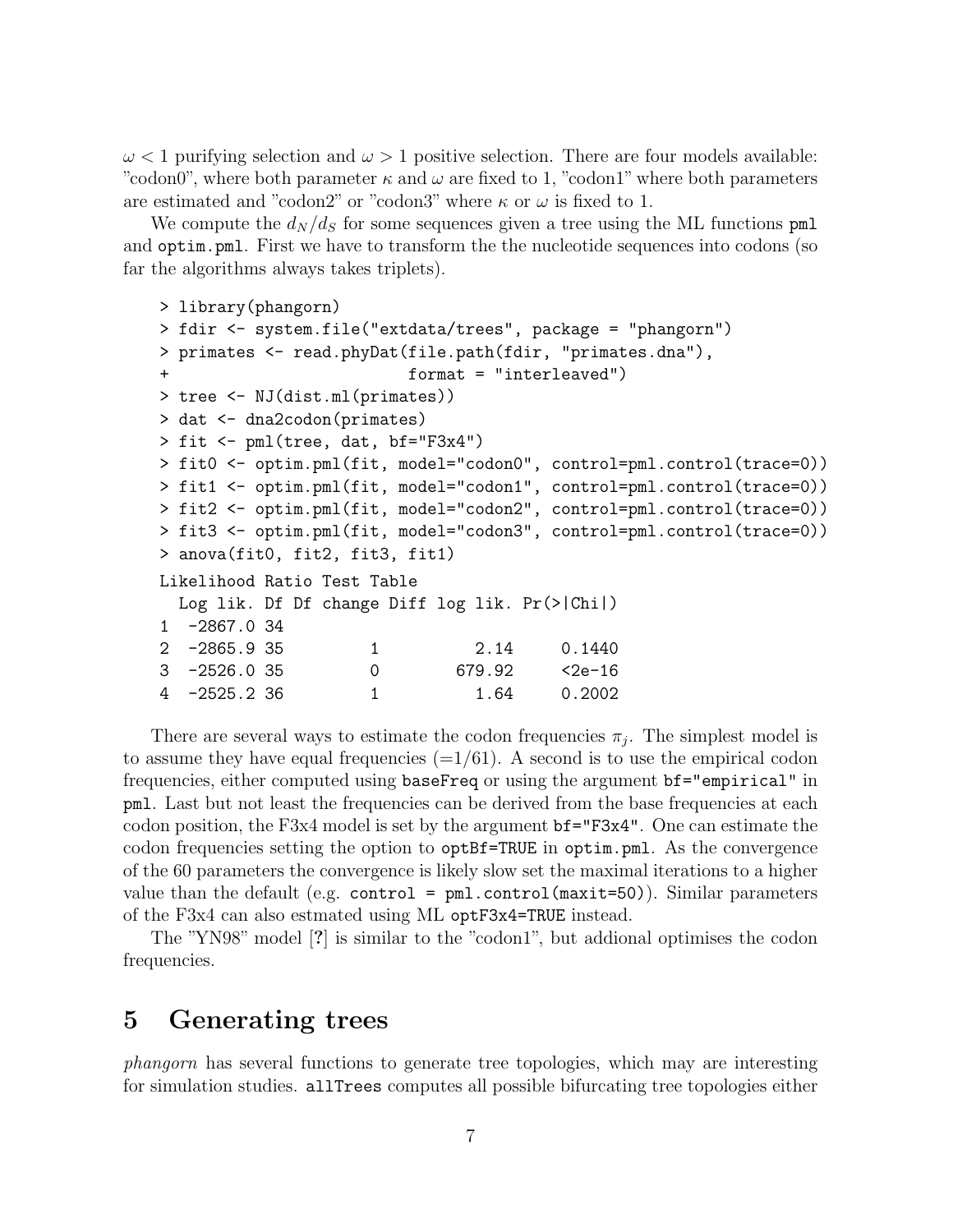

Figure 1: all (15) unrooted trees with 5 taxa

rooted or unrooted for up to 10 taxa. One has to keep in mind that the number of trees is growing exponentially, use (howmanytrees) from *ape* as a reminder.

```
> trees <- allTrees(5)
> par(mfrow=c(3,5), mar=rep(0,4))> for(i in 1:15)plot(trees[[i]], cex=1, type="u")
```
nni returns a list of all trees which are one nearest neighbor interchange away.

```
> trees = nni(trees[[1]])
```
rNNI and rSPR generate trees which are a defined number of NNI (nearest neighbor interchange) or SPR (subtree pruning and regrafting) away.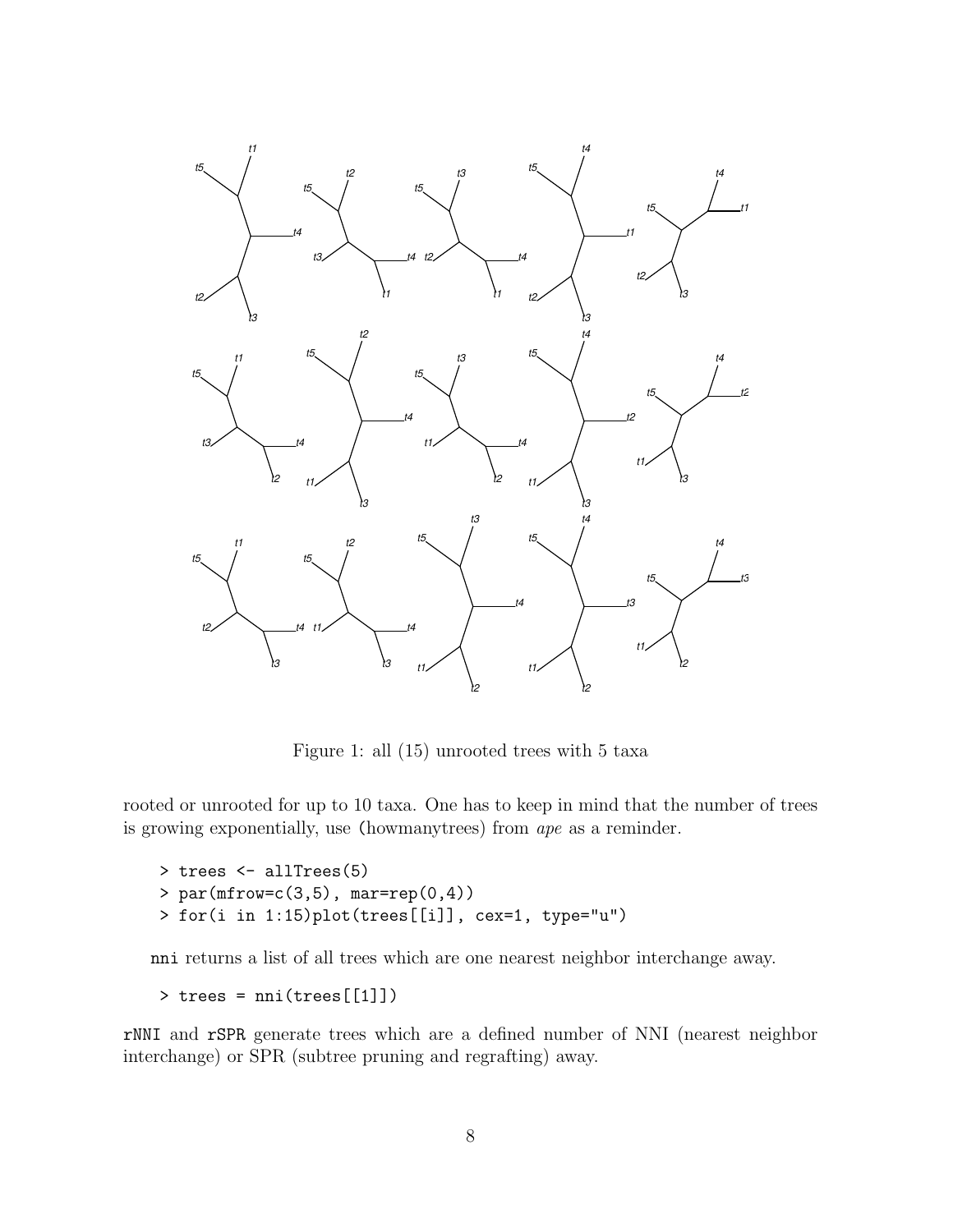## References

- [1] Thomas H. Jukes and Charles R. Cantor. {CHAPTER} 24 evolution of protein molecules. In H.N. Munro, editor, *Mammalian Protein Metabolism*, pages 21–132. Academic Press, 1969.
- [2] S. Mathews, M.D. Clements, and M.A. Beilstein. A duplicate gene rooting of seed plants and the phylogenetic position of flowering plants. *Phil. Trans. R. Soc. B*, 365:383–395, 2010.
- [3] Emmanuel Paradis. *Analysis of Phylogenetics and Evolution with R*. Springer, New York, second edition, 2012.
- [4] Klaus Peter Schliep. phangorn: Phylogenetic analysis in R. *Bioinformatics*, 27(4):592–593, 2011.
- [5] Simon Tavaré. Some probabilistic and statistical problems in the analysis of dna sequences. *Lectures on Mathematics in the Life Sciences*, (17):57–86, 1986.
- [6] Tandy Warnow. Standard maximum likelihood analyses of alignments with gaps can be statistically inconsistent. *PLOS Currents Tree of Life*, 2012.
- [7] Ziheng Yang. *Molecular Evolution: A Statistical Approach*. Oxford University Press, Oxford, 2014.

### 6 Session Information

The version number of R and packages loaded for generating the vignette were:

- R version 3.6.0 (2019-04-26), x86\_64-pc-linux-gnu
- Locale: LC\_CTYPE=en\_US.UTF-8, LC\_NUMERIC=C, LC\_TIME=en\_US.UTF-8, LC\_COLLATE=C, LC\_MONETARY=en\_US.UTF-8, LC\_MESSAGES=en\_US.UTF-8, LC\_PAPER=en\_US.UTF-8, LC\_NAME=C, LC\_ADDRESS=C, LC\_TELEPHONE=C, LC\_MEASUREMENT=en\_US.UTF-8, LC\_IDENTIFICATION=C
- Running under: Ubuntu 18.04.2 LTS
- Matrix products: default
- BLAS: /usr/lib/x86\_64-linux-gnu/openblas/libblas.so.3
- LAPACK: /usr/lib/x86\_64-linux-gnu/libopenblasp-r0.2.20.so
- Base packages: base, datasets, grDevices, graphics, methods, stats, utils
- Other packages: ape 5.3, phangorn 2.5.5, xtable 1.8-4